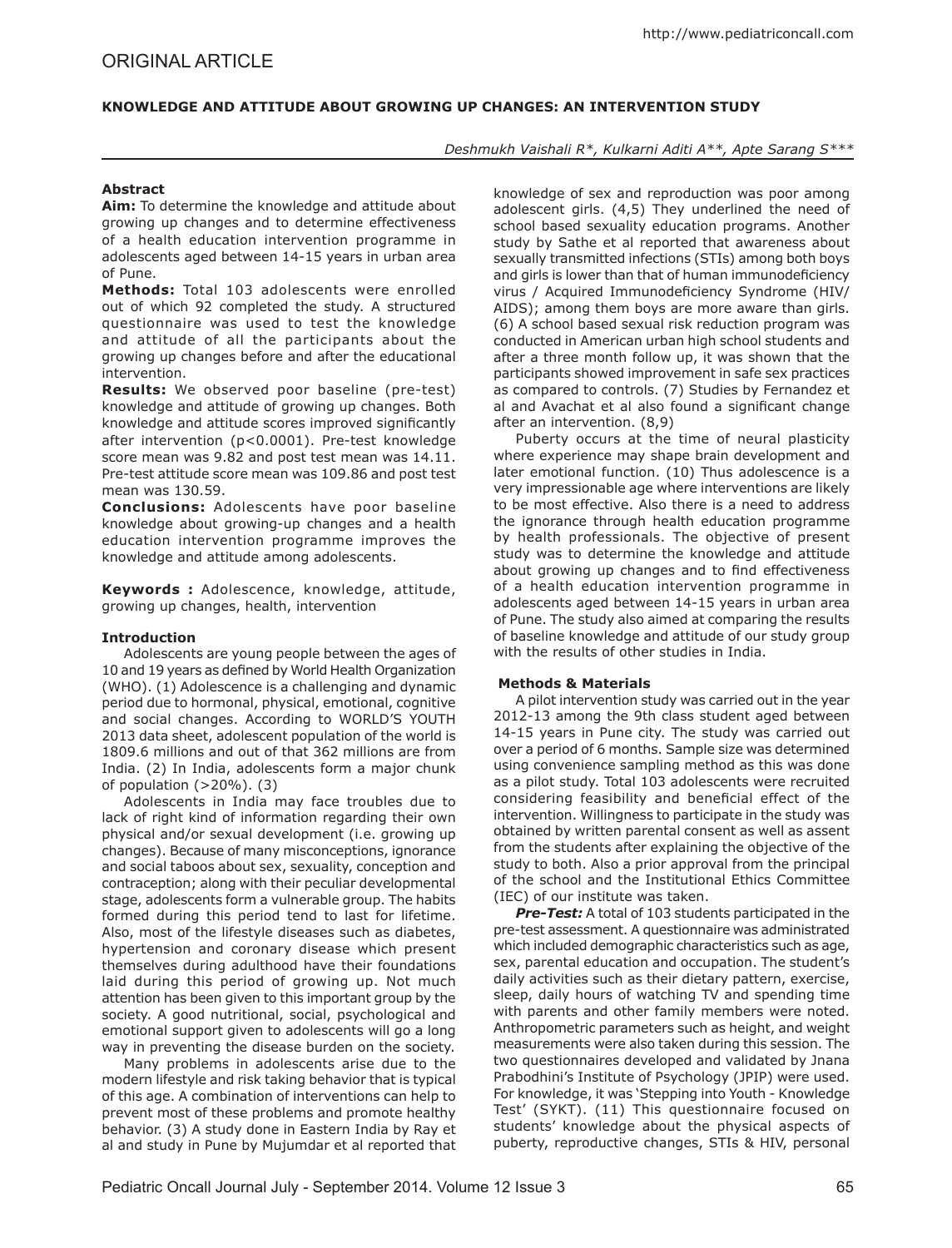hygiene and knowledge about opposite sex. The time of onset of puberty, cause of puberty, signs of puberty, the size of genitalia, appearance of secondary sexual characteristics, the reproductive hormones causing puberty, emotional lability, difference between the development in boys and girls were the parameters used to assess the knowledge about physical changes. We included questions on curability of AIDS, testing for STI/HIV, protection from them, route of spread and the pathology of HIV. As far as reproductive maturity and health was concerned, the points included were as follows: questions about nocturnal dreams, masturbation, and size of genitalia, various aspects of menstruation, semen and menopause.

For attitude, it was 'Stepping into Youth Attitude Test' (SYAT) which included questions on attitude towards personal sexual needs, one's own sexuality, others sexuality, media, sociocultural correlates, sexual abuse, concept of beauty, sexuality within friendship and sexuality education. (Sample questions are attached with scoring system as annexure 1 and annexure 2)

*Educational Intervention:* A comprehensive health education programme was organized in five sessions for this group of students. Each session was of two hours duration, conducted in five days, one day per week. The training method included a didactic lecture followed by interactive sessions such as brain storming, stories, make believe situations, group discussions etc. The topics included were changes of puberty, menstruation, hygiene, masturbation, pregnancy, socioculture correlates, and sexual abuse, media, and friendship, physical and sexual development. Audio visual aids such as LCD projector, chalk and blackboard, charts, and posters were used. In addition, an open group discussion and question answer session was taken in the last session.

*Post-test:* The effect of the intervention was evaluated after one month following intervention with the similar questionnaire used in pre-test. During posttest, 92 students were present.

## **Statstical Methods**

We used the statistical package for the social sciences (SPSS) version 20 for window for data analysis. The data has been analysed by chi square and paired t test to test the improvement in knowledge and attitude after intervention. Out of 103 participants, 92 were present during post intervention session. Hence the effect of intervention was analysed by considering sample size of 92.

## **Results**

We included 92 participants for final analysis, 73 (79.3%) were 14 years of age and remaining 19 (20.7%) were 15 years old. Male: female ratio was 55:37. Family background of participants is depicted in table 1.

Weight was in normal range in 79 (85.9%) of students as per growth chart (12) whereas 4 (4.3%) and 9 (9.8%) were overweight and obese respectively. The student's daily activity was also noted. Thirty

(54.5%) boys and 20 (54.1%) girls reported watching TV for 1-2 hours daily and 25 (44.5%) boys and 17 (45.9%) girls reported watching  $TV > 2$  hrs, which indicates that Television (media) could be a source of information for this group.

Both knowledge and attitude scores improved significantly after intervention ( $p$  <0.05). Pre-test knowledge score mean was 9.82 and post-test mean was 14.11 where as pre-test attitude score mean was 109.86 and post-test score mean was 130.59. We found significant improvement in the attitude about personal sexual needs, socioculture correlates, sexual abuse, media, sexuality within friendship and sexuality education but we did not observe significant change in attitude towards one's own sexuality (Table 2). A significant improvement in the knowledge about physical changes, human reproduction, and hygiene, opposite sex as well as transmission and prevention of STIs was noted after intervention. (Table 3)

In present study as per Table 4, we observed significant difference ( $p < 0.05$ ) in attitude of boys and girls toward sociocultural correlates, sexuality within friendship, others' sexuality and sexuality education. Whereas, there were no significant difference in attitude of boys and girls towards sexual abuse, media, personal sexual needs, concept of beauty and one's own sexuality. Most of the boys showed positive attitude towards sexual abuse, sexuality within friendship, others' sexuality and sexuality education than the girls.

Seventy six (82.6%) of participants were unaware of the meaning of nocturnal emissions, 42 (76.36%) boys knew about masturbation and thought it to be abnormal. Question regarding the size of the penis showed that 23 (41.8%) of boys reported that it does not decide sexual capacity. Thirty four (36.9 %) of participants knew that HIV is not curable. Knowledge about spread of HIV was correct in 41(44.5%) of the answers but 51(55.5%) were still not aware of the ways of HIV spread. Six (6.5%) in our study were not aware that condoms can protect from HIV. Also 43 (78.18%) boys and 30 (81.08%) girls could distinguish between mere acquaintance and close friendship.

### **Discussion**

In spite of widespread recommendations about the necessity and benefits of giving sexuality education to school going children, there is still a lot of resistance to introduction of these sessions in schools. (13) A large database to show poor baseline knowledge and tests showing positive changes after intervention may be able to convince the authorities and general public. Literature also shows that today's adolescents have improper knowledge about their growing up which is obtained largely from inadequately informed friends, internet or movies. (5,6) Most of the studies done on adolescents are about sexuality in girls or knowledge regarding HIV /STIs. (14-16) Our study included both boys and girls of 9th class and we focused on both knowledge as well as attitude about many aspects of growing up. Our study cohort represents the middle class society of India. We observed poor baseline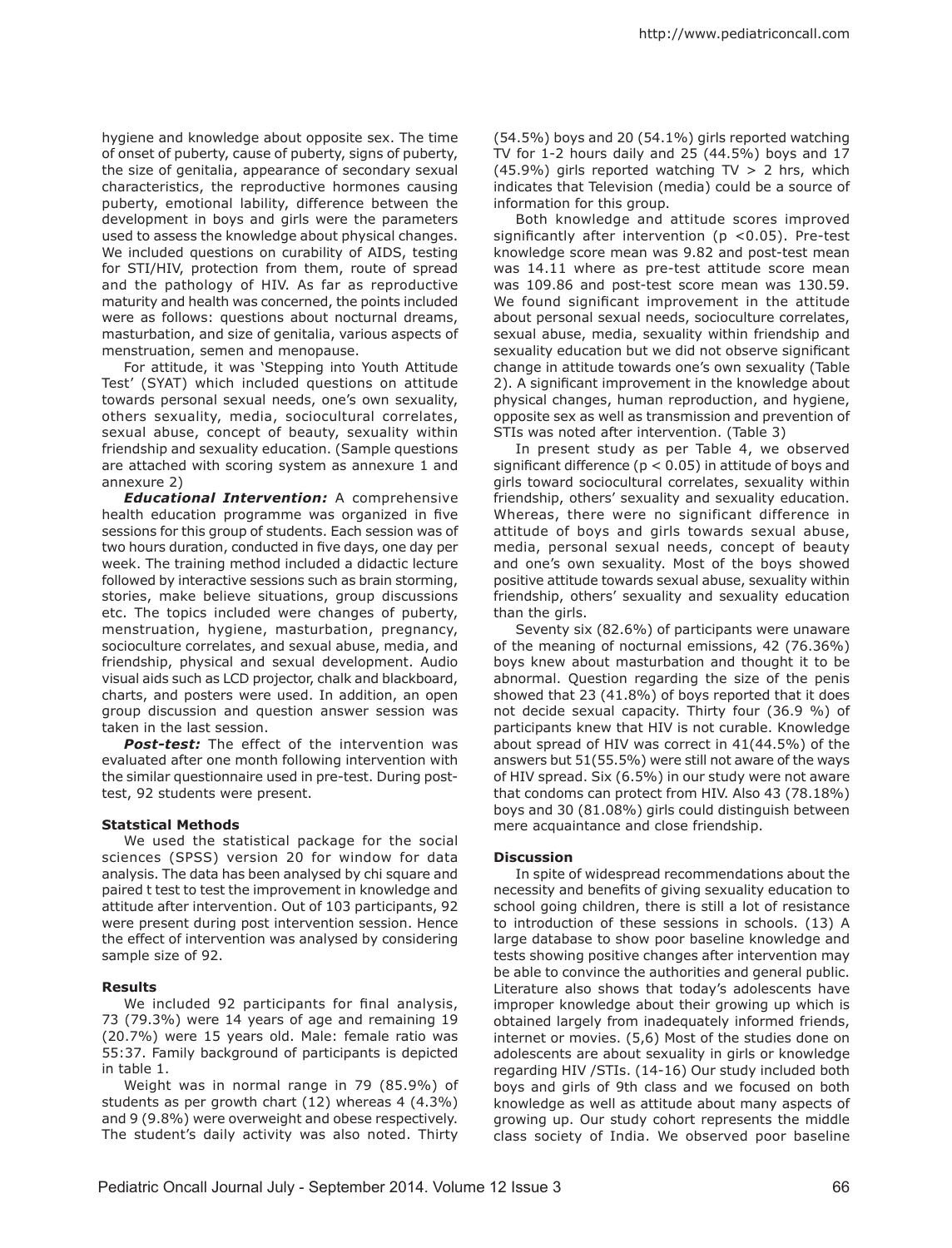|                  |                                                 | <b>Mother</b> | <b>Father</b> |
|------------------|-------------------------------------------------|---------------|---------------|
| <b>Education</b> | Illiterate                                      | $1(1.1\%)$    | $1(1.1\%)$    |
|                  | Primary (till 4th standard)                     | $4(4.3\%)$    | $2(2.2\%)$    |
|                  | Lower secondary (till 10th)                     | 35 (38.0%)    | 21 (22.8%)    |
|                  | Higher secondary (till 12th)                    | 28 (30.4%)    | 28(30.4%)     |
|                  | Graduate                                        | 24(26.1%)     | 30 (32.6%)    |
|                  | Postgraduate                                    | 0             | 10 (10.9%)    |
|                  | Professionals (lawyer, doctor, businessmen etc) | $5(5.4\%)$    | 66(71.1%)     |
|                  | Service                                         | 12 (13.1%)    | 26(28.3%)     |
|                  | House wife/ non working                         | 75(81.5%)     | 0             |

# **Table 1: Family background of participants: (N= 92)**

# **Table 2: Comparison of pre and post test Attitude related scores (n=92).**

|                                                 | <b>Pre test score Mean</b><br>$±$ SD | <b>Post test score Mean</b><br>$±$ SD | P value |
|-------------------------------------------------|--------------------------------------|---------------------------------------|---------|
| Attitude towards socio cultural correlates      | $9.3 \pm 4.2$                        | $10.8 + 4.1$                          | 0.001   |
| Attitude towards Sexual Abuse                   | $14.2 \pm 4.8$                       | $16.4 \pm 5.3$                        | 0.001   |
| Attitude towards Media                          | $15.5 \pm 4.1$                       | $16.8 \pm 3.7$                        | 0.005   |
| Attitude towards concept of beauty              | $11.3 \pm 3.1$                       | $13.3 \pm 3.8$                        | 0.002   |
| Attitude towards sexuality within<br>Friendship | $15.8 \pm 5.7$                       | $18.2 \pm 4.8$                        | 0.0001  |
| Attitude towards others sexuality               | $2.5 \pm 1.5$                        | $13.9 \pm 6.2$                        | 0.0001  |
| Attitude towards sexuality education            | $8.3 \pm 3.9$                        | $9.4 \pm 2.7$                         | 0.005   |
| Attitude towards one's own sexuality            | $11.6 \pm 3.9$                       | $15.2 \pm 3.4$                        | 0.890   |
| Attitude towards personal sexual needs          | $12.3 \pm 4.3$                       | $14.9 \pm 3.9$                        | 0.0001  |

# **Table 3: Comparison of pre and post test Knowledge related scores (n=92)**

|                                    | <b>Pre test score Mean</b><br>$±$ SD | <b>Post test score Mean</b><br>$±$ SD | P value |
|------------------------------------|--------------------------------------|---------------------------------------|---------|
| Knowledge about physical changes   | $2.1 \pm 1.4$                        | $3.2 \pm 1.6$                         | 0.01    |
| Knowledge about human reproduction | $1.7 \pm 1.3$                        | $2.9 \pm 1.7$                         | 0.05    |
| Knowledge about STI and HIV        | $2.1 \pm 1.4$                        | $2.6 \pm 1.3$                         | 0.01    |
| Knowledge about hygiene            | $1.4 \pm 0.9$                        | $1.8 + 0.9$                           | 0.04    |
| Knowledge about opposite sex       | $2.5 \pm 1.6$                        | $3.3 \pm 1.7$                         | 0.001   |

Note: STI= sexually transmitted infection, HIV= Human immunodeficiency virus

knowledge and attitude about growing up changes, which was similarly reported in studies by Mujumdar and Sathe in Pune. (5, 6)

In a study by Rao et al in Karnataka, they used a pre and post test format concerning knowledge of reproductive health among rural adolescent girls. (16) They took five sessions of two hours each as an intervention similar to our study but did the post-test immediately after the intervention. They found that the change in knowledge was greater as compared to change in attitude. Our study undertook the post-test after a gap of one month and we found significant change in both knowledge and attitude scores.

*Knowledge:* In the present study, we focused on students' knowledge about the physical aspects of puberty, reproductive changes, STI & HIV, personal hygiene and knowledge about opposite sex. A similar study done by Rangappa et al included pre university girls and the change in knowledge regarding adolescent growth, pregnancy and STIs was measured. They found poor baseline knowledge and significant change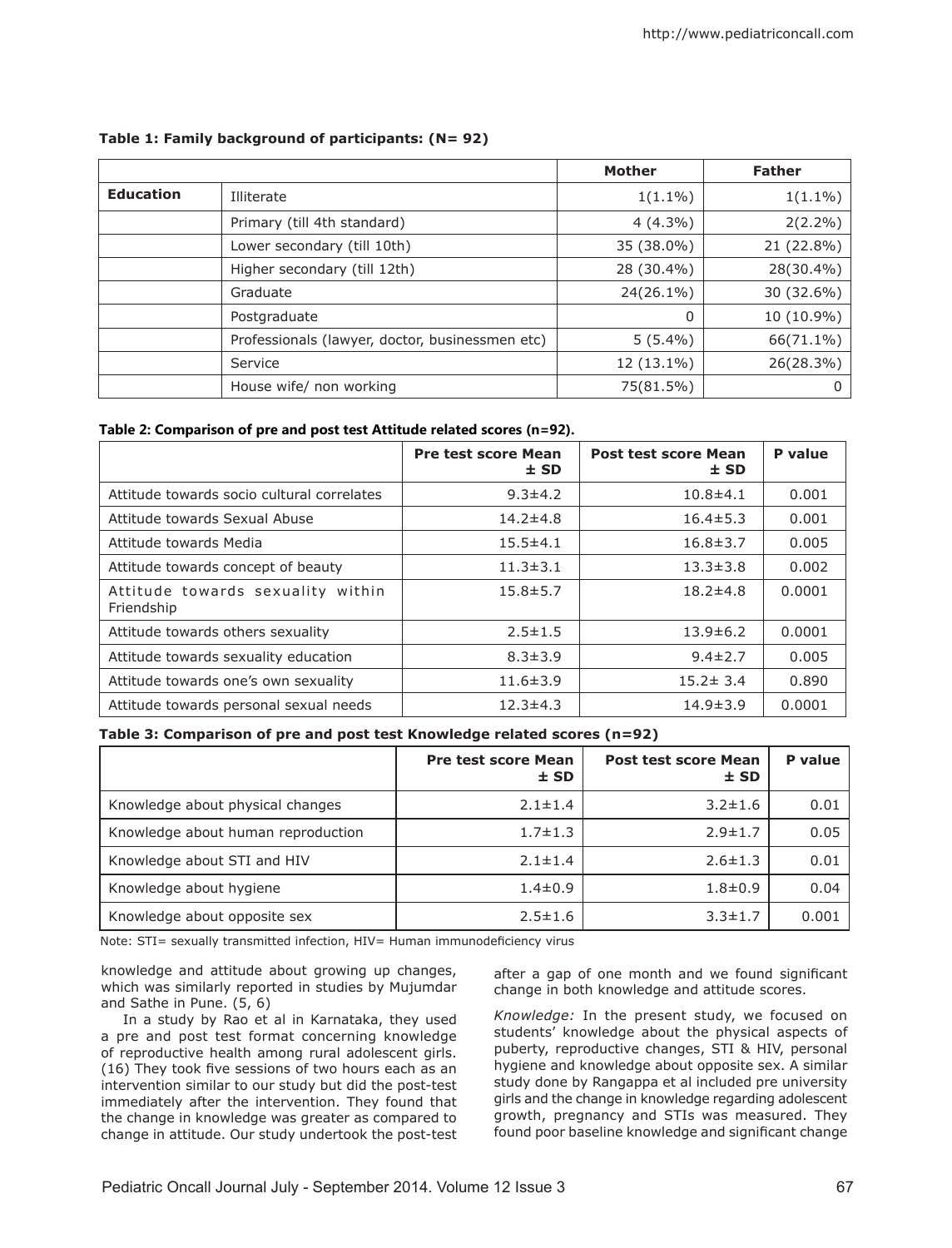|                             |                   | <b>Boy (55) N</b><br>(%) | <b>Girl (37) N</b><br>(9/6) | p value |
|-----------------------------|-------------------|--------------------------|-----------------------------|---------|
| One's own sexuality         | Positive Attitude | 34 (61.8)                | 18 (48.6)                   | 0.15    |
|                             | Negative attitude | 21 (38.2)                | 19(51.4)                    |         |
| Personal sexual needs       | Positive Attitude | 33(60.0)                 | 20(54.1)                    | 0.36    |
|                             | Negative attitude | 22(40.0)                 | 17(45.9)                    |         |
| Socio cultural correlates   | Positive Attitude | 37(67.3)                 | 16(43.2)                    | 0.019   |
|                             | Negative attitude | 18(32.7)                 | 21(56.8)                    |         |
| Sexual Abuse                | Positive Attitude | 33(60.0)                 | 18(48.6)                    | 0.19    |
|                             | Negative attitude | 22(40.0)                 | 19(51.4)                    |         |
| Media                       | Positive Attitude | 34(61.8)                 | 22(59.5)                    | 0.49    |
|                             | Negative attitude | 21(38.2)                 | 15(40.5)                    |         |
| Concept of beauty           | Positive Attitude | 24(43.6)                 | 23(62.2)                    | 0.063   |
|                             | Negative attitude | 31(56.4)                 | 14(37.8)                    |         |
| Sexuality within Friendship | Positive Attitude | 36(65.5)                 | 16(43.2)                    | 0.029   |
|                             | Negative attitude | 19(34.5)                 | 21(56.8)                    |         |
| <b>Others Sexuality</b>     | Positive Attitude | 32(58.2)                 | 12(32.4)                    | 0.013   |
|                             | Negative attitude | 23(41.8)                 | 25(67.6)                    |         |
| Sexual Education            | Positive Attitude | 37(67.3)                 | 14(37.8)                    | 0.005   |
|                             | Negative attitude | 18(32.7)                 | 23(62.2)                    |         |

# **Table 4: Gender distribution of attitude**

after intervention. However, they did only one session of intervention and performed the post test after one week. (17) In our study, a significant difference was noted in the pre and post-test answers of both boys and girls.

Before the intervention, 82.6% participants were unaware of the meaning of nocturnal emissions, 76.4% boys knew about masturbation but thought it to be abnormal and 41.8% of boys reported that size of penis does not decide sexual capacity. After the intervention, significant improvement was found in knowledge about nocturnal emission (only 42.7% were unaware) and masturbation (85% understood that it is not abnormal.). No significant change was found in the knowledge about size of penis. This could be because they were shy about discussing the size of genitalia. Sathe et al found that nearly 51.85% boys said masturbation was a normal act and 45.8% of boys were worried about the size of the penis. (6)

Many studies have focused on the knowledge about HIV / STIs and have done interventions. (8,12,17) In our study, 63.1% of participants thought that HIV is curable where as a study done by Alexandra et al found that about 30% respondents thought HIV is curable. (13) In present study, knowledge about spread of HIV was correct in 44.5% of the answers and 93.5% were aware that condoms can protect from HIV. Sathe et al found in their study that 53% girls and 76.2% boys knew about usefulness of condoms. (6) In today's era of increasingly common premarital sex and free sex, students need to be made aware of the dangers of STIs and the ways to protect one from them. This was shown in a study done in Pune by Ramadugu et al where they found that adolescent school going children are involved in sexual activity but lack adequate knowledge in this regard. (19) Another study by Struninet al after a random survey reported that, around 60% of them were sexually active but had inadequate knowledge about transmission of AIDS. (20) Our questionnaire did not have any direct questions regarding sexual activity.

Personal hygiene is very important during adolescence as there are a lot of changes such as hair growth and increase in perspiration, as well as onset of menstruation and nocturnal emission. Poor hygiene can have short term problems such as infections as well as long term effects on reproductive system such as infertility and cancers. In present study questions regarding intercourse during menstruation, type of innerwear, effects of poor hygiene showed significant improvement in knowledge after the intervention. (Table3)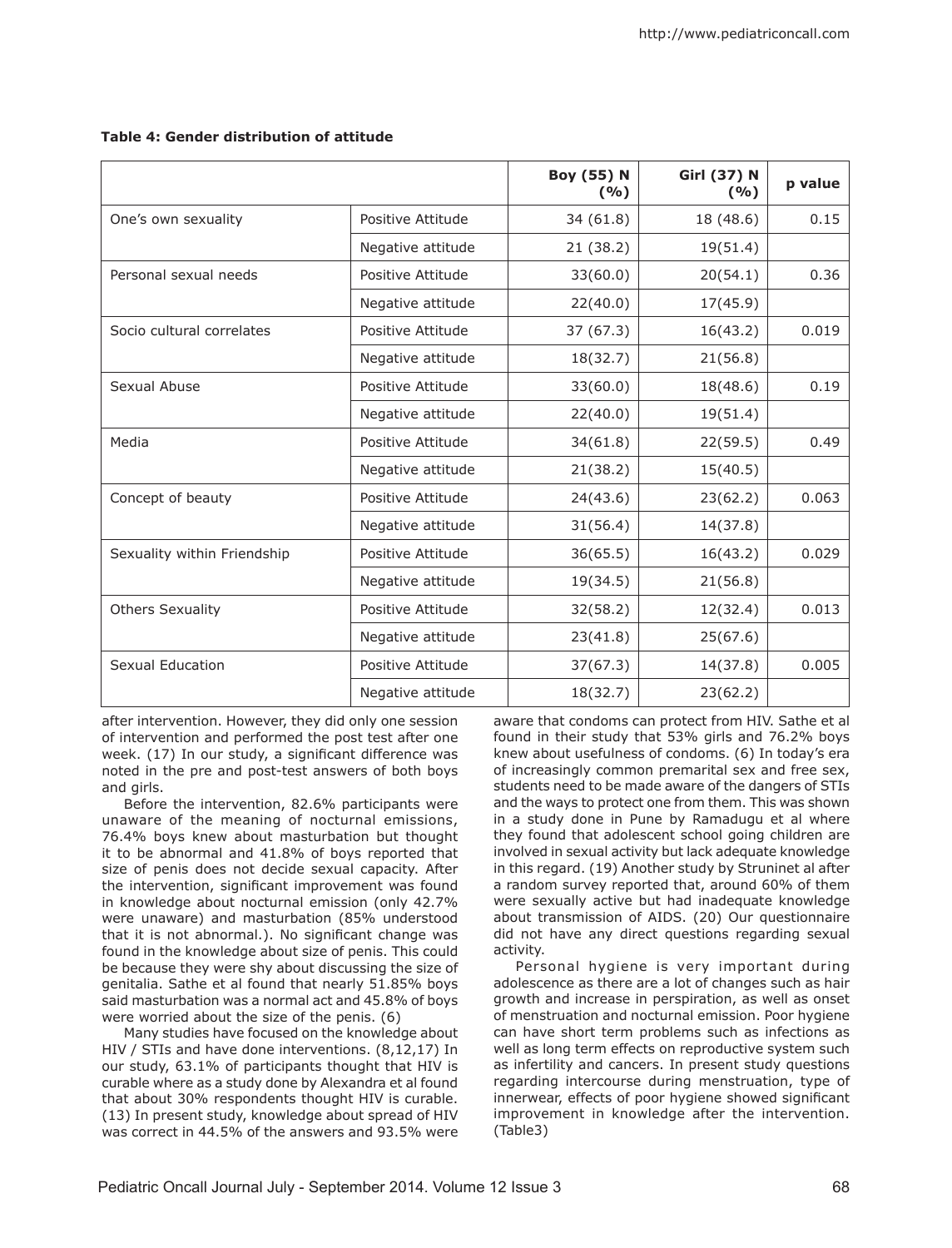*Attitude:* All the parameters of SYAT showed significant improvement post-test except one, i.e. attitude towards own sexuality. This may be because the concept of sexuality is not clear to the students. The reasons may be they were too shy to discuss about it, it may be easier for them to discuss about others' sexuality (as most of the students came from conservative families) or the sessions about sexuality needed to be more detailed and repetitive.

In the study done by Sathe et al, 41% boys and 75% girls could distinguish between mere acquaintance and close friendship. (6) In our study, 78.2% boys and 81.1% girls could distinguish between mere acquaintance and close friendship. This could be because the students came from middle class conservative families and grew up with warnings from their parents in this regard from childhood. We also found that the attitude of boys and girls differed from each other. Most of the boys showed positive attitude toward sexual abuse, sexuality within friendship, others sexuality and sexuality education than the girls. A study by Toor concluded that, the attitude of boys towards sex education is significantly more favorable as compared to girls. (21) Sathe et al found that majority of boys as well as girls (two thirds) felt the need to introduce sexuality education in schools. (6) Similar opinion was also expressed by Struninet al. (20) In meta-analysis done by Juping et al, they showed sexuality education programs positively affect overall sexual knowledge. (22) In present study, 67.3% boys and 37.8% girls showed positive attitude toward sex education. The difference between the attitudes of boys and girls could again be because the students were from middle class conservative families where the girls are more protected and shy.

A study conducted in Pune by Pathan et al reported that an adolescent has various attitudes on various subjects and would like to discuss it in friendly atmosphere with parents and teachers. (23) It seems they need a helping hand at this stage of life to have more clear views towards healthy life. She concluded that adolescents do have positive or negative attitude towards themselves. She also found boys had different attitude towards self as compared to girls, which is similar to our study.

### **Conclusion**

Adolescents have poor knowledge and attitude about issues related to growing up changes. A health education intervention programme improves the knowledge and attitude among adolescents regarding these changes. Long term follow up studies are needed to decide how much of the knowledge and attitude change lasts and translates into behaviour change. Sexuality education needs to be introduced at school level.

**Funding :** Financial support from Research Department, Deenanath Mangeshkar Hospital and Research Centre, Pune.

## **Conflict of Interest :** None

**Acknowledgement :** We would like to acknowledge the school principal and parents of students for their support. We are thankful to our biostatistician Dr. Kanade and Mrs. Varada Bivalkar for their valuable guidance. We would also like to acknowledge Jnana Prabodhini's Institute of Psychology (JPIP) for allowing us to use their questionnaire.

**Authors Contribution :** VRD and AAK designed the manuscript and did literature search along with data anaylsis. All 3 authors wrote the manuscript. VRD will act as guarantor of the paper.

### **References :**

- 1. Health for the world's adolescents. Available from: http:// www.who.int/topics/adolescent\_health/en/. Accessed 31st July 2014
- 2. The World's Youth data sheet 2013. Population Reference Bureau. Available from: http://www.prb.org/pdf13/youthdata-sheet-2013.pdf. Accessed 31st July 2014
- 3. Mehta R, Bhave S. Health promotion and preventive health services. In: Bhave S editors. Bhave's Textbook of Adolescent Medicine. India: Jaypee Brothers Medical Pub (p) Ltd; 2006: 1000-1006.
- 4. Ray S, Ghosh T, Mondal PC, Basak, S.Alauddin, M. Choudhury, S. M. Bisai, S. Knowledge and information on psychological, physiological and gynecological problems among adolescent schoolgirls of eastern India. Ethiop J Health Sci. 2011; 21:183-189
- 5. Majumdar R, Ganguli, Raje S. A study of adolescents in a rural area. Health and Population-Perspectives and Issues. NIHFW . 2001; 4:198-205.
- 6. Sathe AG, Sathe SA. Knowledge, behavior and attitude about sexuality amongst adolescent in Pune: A situational analysis. Available from: http://medind.nic.in/jah/t05/i1/ jaht05i1p49.pdf. Accessed 31st July 2014
- 7. Walter HJ, Vaughan RD. AIDS risk reduction among a multiethnic sample of urban high school students. JAMA.1993; 270:725-730.
- 8. Fernandez DM, Figueroa WI, Gómez Mde L, Maysonet J, Olivares ER, Hunter RF. Changes in HIV / AIDS knowledge among early adolescents in Puerto Rico. Ethnicity and disease. 2008; 18:S2-146-150.
- 9. Avachat SS, Phalke DB, Phalke VD. Impact of sex education on knowledge and attitude of adolescent school children of Loni village. JIMA. 2011; 109:808-811.
- 10. Patton GC, Viner R. Pubertal transitions in health. Lancet. 2007; 369:1130-1139.
- 11. Lavalekar A. Facilitating Attitude Change in Adolescents through Sexuality Education and Gender Sensitization Programme. Research Report of Major Project funded by ICSSR, New Delhi. Available at: www.jpip.org. Accessed 31st July 2014
- 12. Khadilkar V, Khadilkar A. Growth charts: A diagnostic tool. Indian J Endocrinol Metab. 2011 Suppl 3:S166-171.
- 13. McManus A, Dhar L. Study of knowledge, perception and attitude of adolescent girls towards STIs/HIV, safer sex and sex education: (a cross sectional survey of urban adolescent school girls in South Delhi, India). BMC Women's Health. 2008; 8:12.
- 14. Drakshayani Devi K, Venkata Ramaiah P. A study on menstrual hygiene among rural adolescent girls. Indian J